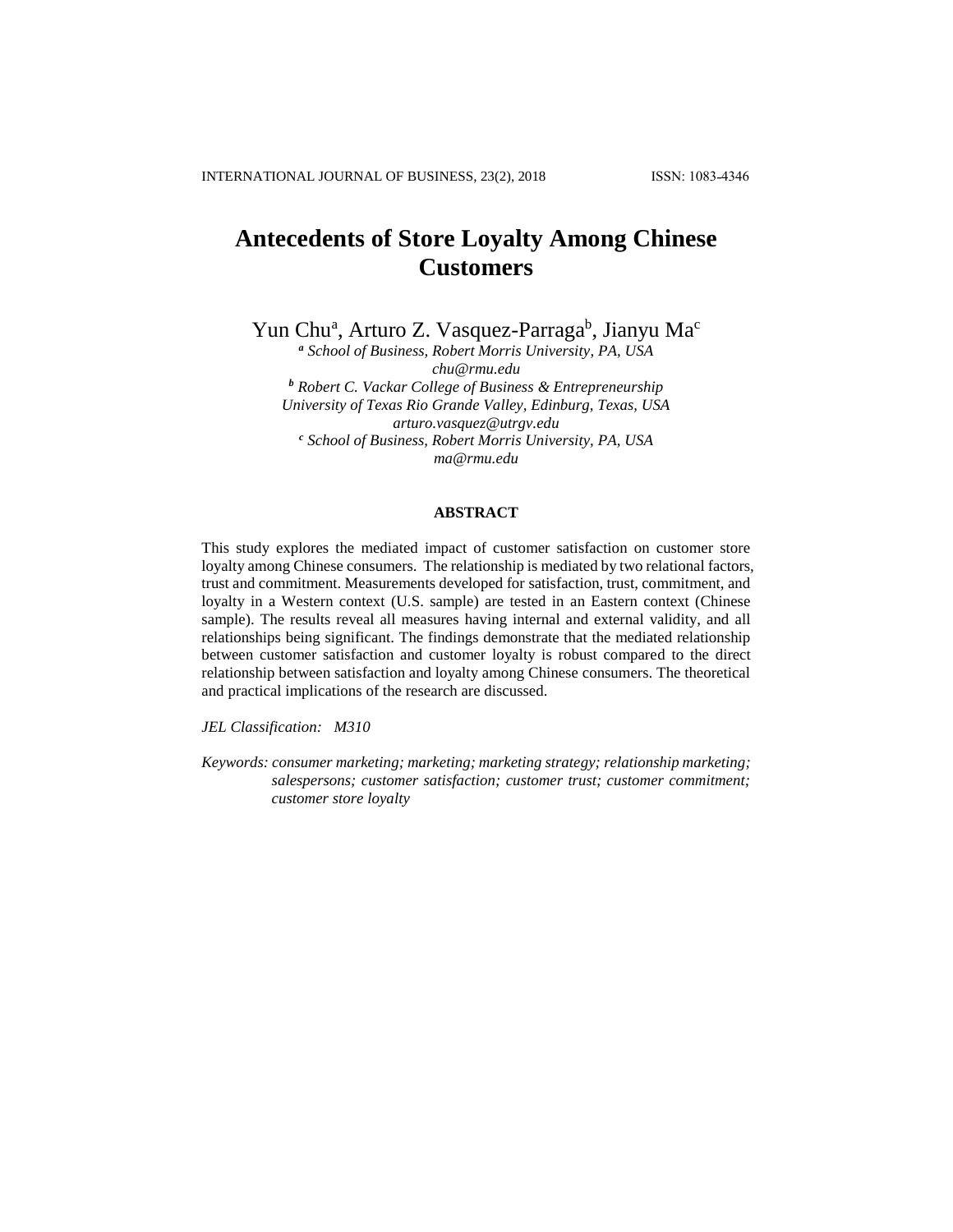### **I. INTRODUCTION**

For a company to ensure growth and profitability, the most effective way is to turn its existing customers into champions (Alessandra, 2001) as "only by seeing the world through its customers' eyes can the company build lasting and profitable customer relationships" (Kotler and Armstrong, 2018, p. 602). Companies can build lasting and profitable customer relationships by going beyond making customers satisfied with the products; by fostering customer trust and commitment to the products, and finally assuring customer loyalty. Companies must move away from transactional customer satisfaction and toward customer loyalty (Kotler and Armstrong, 2018). Such a practice rests on a mediated impact of satisfaction on loyalty; it is mediated by relational constructs, trust and commitment (Day, 1969; Morgan and Hunt, 1994).

To understand business practices, particularly customer loyalty, in China, "firms wish to compare study results between Western and Chinese contexts" (Wiley, Wilkinson, and Young, 2005, p. 58). The above constructs (satisfaction, trust, commitment and loyalty) were developed in a Western context, and their relationships tested drawing on Western consumers, but can be applied to a non-western context such as China. Thus, the purpose of this study is twofold 1) to replicate the measures of satisfaction, trust, commitment, and loyalty, and 2) to test the relationships among satisfaction, trust, commitment, and loyalty, tapping Chinese consumers.

The rest of this study is organized as follows. Section II provides literature review on satisfaction, trust, commitment, and loyalty (STCL), and develops hypotheses. Section III describes methodology to be used in this study. Section IV tests the STCL instruments generated from Western literature (imported constructs) among Chinese customers and explains the results. The final section presents conclusions and implications for practitioners and academia.

## **II. LITERATURE REVIEW AND HYPOTHESES**

*Customer store loyalty* relates to customer's commitment to a store or a supplier, based on a strong favorable attitude and manifested in consistent repeat purchase (Sheth, Mittal, and Newman, 1999). Customer loyalty in the business literature involves: (1) frequently purchased package goods and brand loyalty (Torres, Vasquez-Parraga and Zamora, 2008), (2) services in various areas or service loyalty (e.g., Torres, Vasquez-Parraga and Barra, 2009), (3) goods consumption like consumption of fast foods (e.g., Sahagun and Vasquez-Parraga, 2014), (4) tourist-related products such as transportation, restaurants and hotels (e.g., Zamora, Vasquez-Parraga, Rodriguez, and Gonzalez, 2011; Zamora, Vasquez-Parraga, Diaz, and Grandon, 2011; Zamora, Vasquez-Parraga, Morales, and Cisternas, 2004; Bravo, Vasquez-Parraga, and Zamora, 2005); (5) not-for-profit relationships (e.g., Torres, Vasquez-Parraga, and Barra, 2010), and (6) retail establishments or store loyalty (Dick and Basu, 1994; Vasquez-Parraga, Sahagun and Escobedo, 2014; Vasquez-Parraga and Sahagun, 2014). The focus of this research is store loyalty to retail establishments.

Loyal customers have been found to spend double the amount in their "first choice" store although they have smaller monthly budgets than switchers (Knox and Denison, 2000). "A crucial issue in the research of global evaluations is to identify which evaluative construct is the most predictive of future intentions of consumers" (Garbarino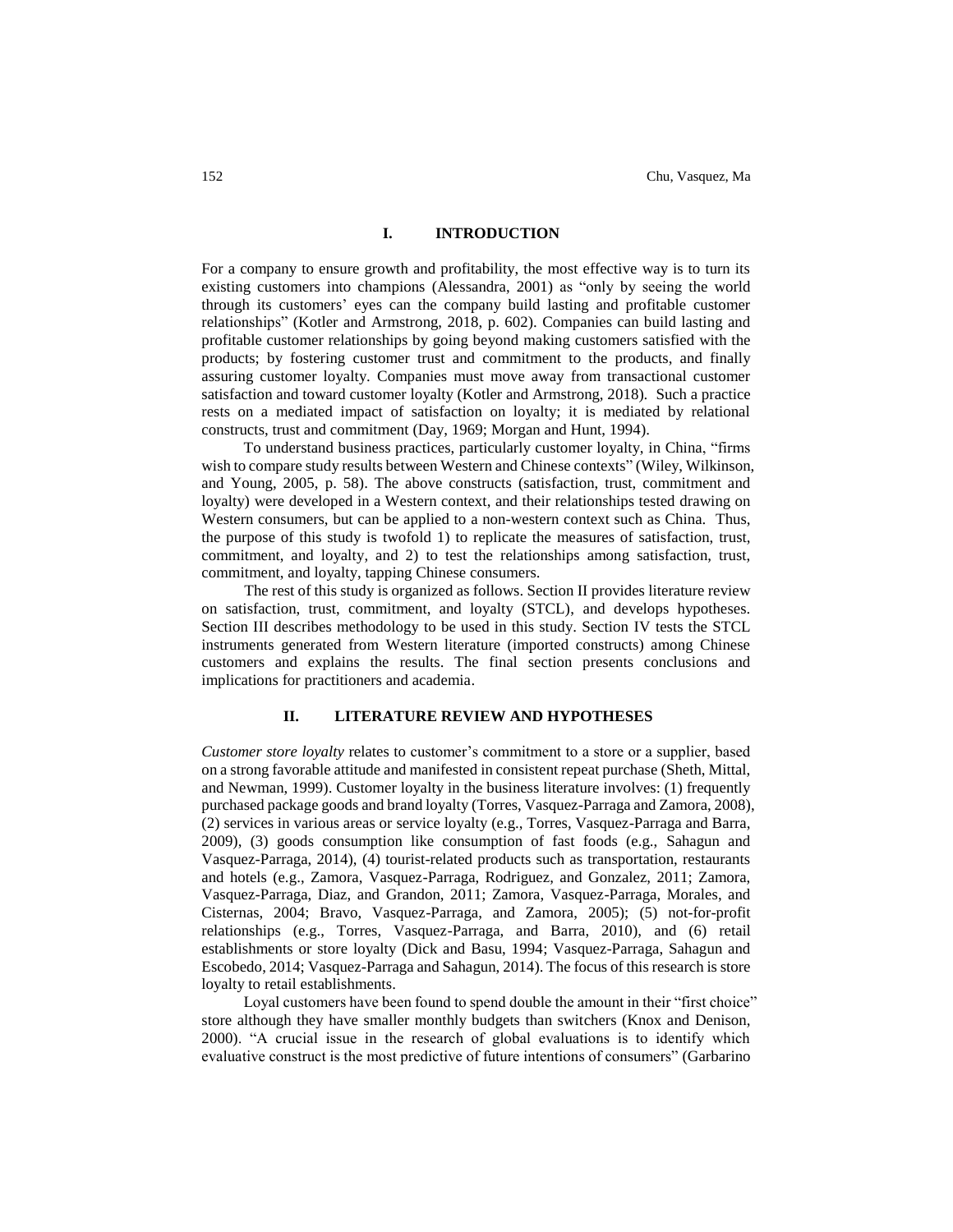and Johnson, 1999, p. 72). Customer loyalty represents an important basis for developing a sustainable competitive advantage that can be realized through marketing efforts. "A consumer loyalty to a brand (store or service), or a committed customer, has an emotional attachment to the brand or firm [store]" (Hawkins, Best, Coney, and Koch, 2004, p. 646).

*Satisfaction* is defined as pleasurable fulfillment (Oliver, 1999). Satisfaction has a strong effect on the decision to repurchase from a vendor and to expand the buyer-seller relationship. Satisfaction relates to both consumption and transaction. In fact, satisfaction that results from the interaction with a firm's representatives is likely to be more important than satisfaction with the products (Ganesh, Arnold, and Reynolds, 2000). Satisfaction with a store in China will include satisfaction of customers in their interactions with store employees. Thus, satisfaction with store employees should be considered as an attitudinal construct that reflects the positive impact of store service in long-term relationships between the store and its customers.

Overall satisfaction has an important effect on customer service loyalty (Menon, Homburg, and Giering, 1999). Yet, satisfaction per se might not automatically lead to customer loyalty. In fact, satisfaction was often found to be an antecedent of trust (Vasquez-Parraga and Alonso, 2000; Vasquez-Parraga, Sahagun and Escobedo, 2014). Thus, to better study customer store loyalty, research must examine its antecedents beyond customer satisfaction. This research focuses on two relational antecedents, trust, and commitment ((Morgan and Hunt, 1994; Vasquez-Parraga and Alonso, 2000; Vasquez-Parraga, Sahagun and Escobedo, 2014).

*Trust and Commitment* are central to successful relationship marketing. Research results show that trust and commitment are key variables mediating successful relationship marketing in the tire dealer industry (Morgan and Hunt, 1994), in longdistance telephone service (Alonso, 2000), and with online CD selling (Kabadayi and Gupta, 2003). Empirical findings show that trust and commitment led directly to cooperative behaviors that are conducive to relationship marketing success (Morgan and Hunt, 1994). This inclusion of relational factors is particularly important when studying customer loyalty in other contexts. For instance, to study customer store loyalty among Chinese customers, additional factors need to be considered. The Chinese culture is characterized by collectivistic orientation, relationship orientation, and authoritarian orientation (Cheung et al., 2001). Relationships are very important in Chinese society.

*Trust* is a crucial factor contributing to relationship development. Trust exists when one party has confidence in an exchange partner's reliability and integrity and is regarded as central to relational exchange (Morgan and Hunt, 1994). The salesperson is a key factor in trust development in business-to-business marketing (Swan, Bowers, and Richardson, 1999). Thus, the more reliable and accountable the stores are, the more trust customers may develop.

Therefore, we hypothesize that

H1: The more satisfaction the store customer will obtain in a relationship, the more trust the customer will exercise towards the store.

*Relationship commitment* results from customer exercising trust. Trust is an antecedent of commitment (Vasquez and Alonso, 2000; Vasquez, Sahagun and Escobedo, 2014). We hypothesize that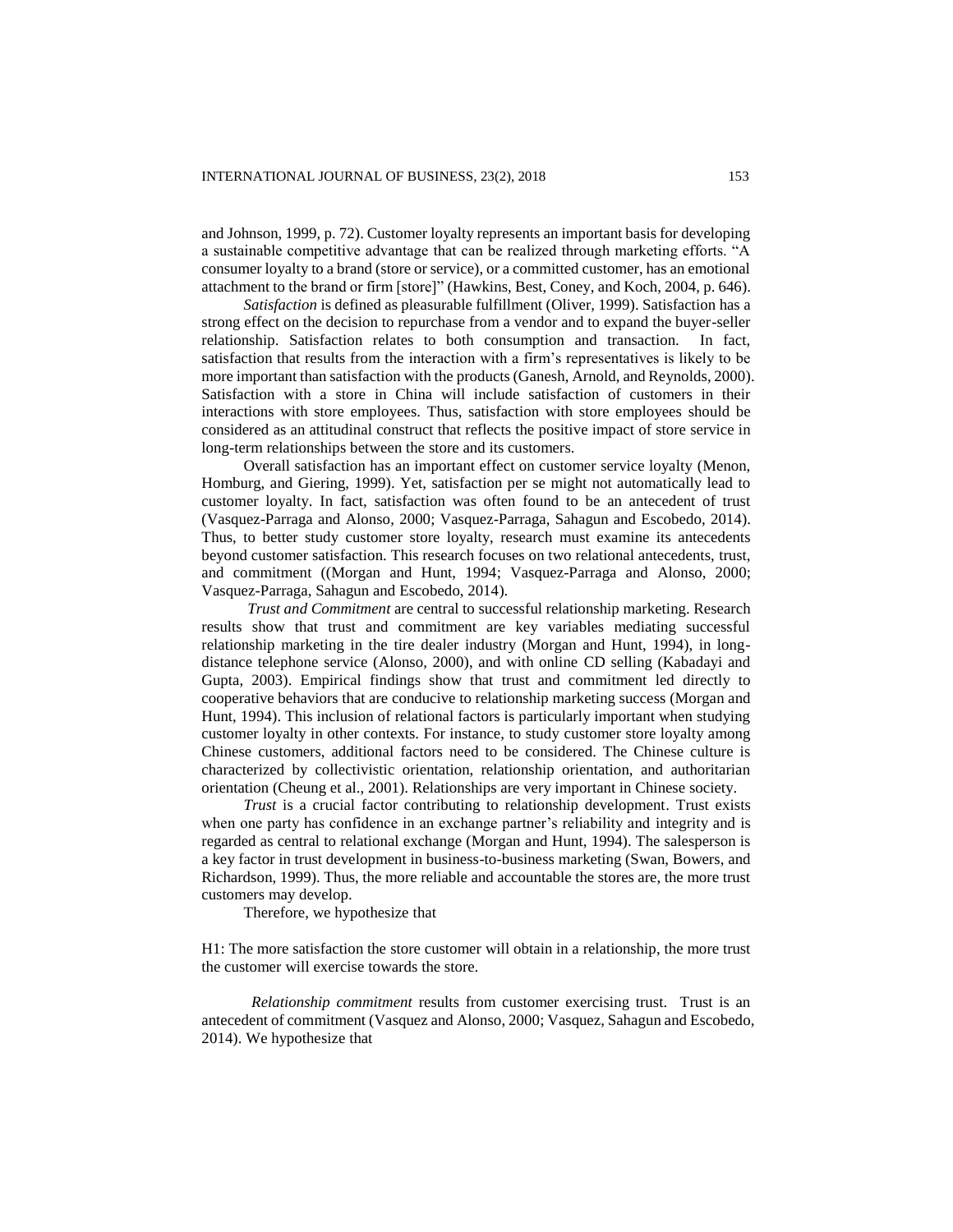H2: The more trust customers will develop toward a store, the higher the relationship commitment they will achieve towards the store.

*Commitment* is an antecedent of customer store loyalty (Vasquez-Parraga, Sahagun and Escobedo, 2014). Commitment is found to boost relationship performance cross-culturally (Skarmeas, Katsikeas, and Schlegelmilch, 2002). Research demonstrates that commitment is positively related to enforcement mechanism employed to maintain channel arrangements (Gilliland and Bello, 2002). Commitment is also found to reduce turnover intention in organizations and to lead good relationships (Brashear, Boles, and Bellenger, 2003). In general, the more identified with/belonging to/caring of the stores customers are, the more loyal customers to the stores they may become. Thus, a final hypothesis is formulated:

H3: The higher the relationship commitment customers will attain, the more store loyalty customers will realize

The chain linkage among satisfaction, trust, commitment, and store loyalty has been studied and tested using U.S. samples (Vasquez-Parraga, Sahagun and Escobedo, 2014; Vasquez-Parraga and Sahagun, 2014), as it is summarized in the following conceptual model originally presented in Vasquez-Parraga and Alonso (2000) (Figure 1).

# **Figure 1** Conceptual model



# **III. METHODOLOGY**

# **A. Measures**

For store loyalty construct, this study mainly focuses on a loyalty measurement consisting of five items. Three items were used from Lichtenstein and Netemeyer (1990), one from Garbarino and Johnson (1999), and one from Sirgy and Johar (1991). For relationship commitment, three questions were adopted from Garbarino and Johnson's (1999) questions. Two additional questions were adopted from Alonso (2000). For trust, there were four questions adopted from Garbarino and Johnson (1999). Two additional items were adopted from Bruner II, James, and Hensel (2001) and one from Alonso (2000). For satisfaction, four questions were adopted for the satisfaction with consumption constructs from Westbrook and Oliver (1981), four questions adopted from Carman (1990) concerning the construct of satisfaction with the transaction, and three questions came from Alonso (2000) and one from Westbrook and Oliver (1981) for the construct of satisfaction in competition.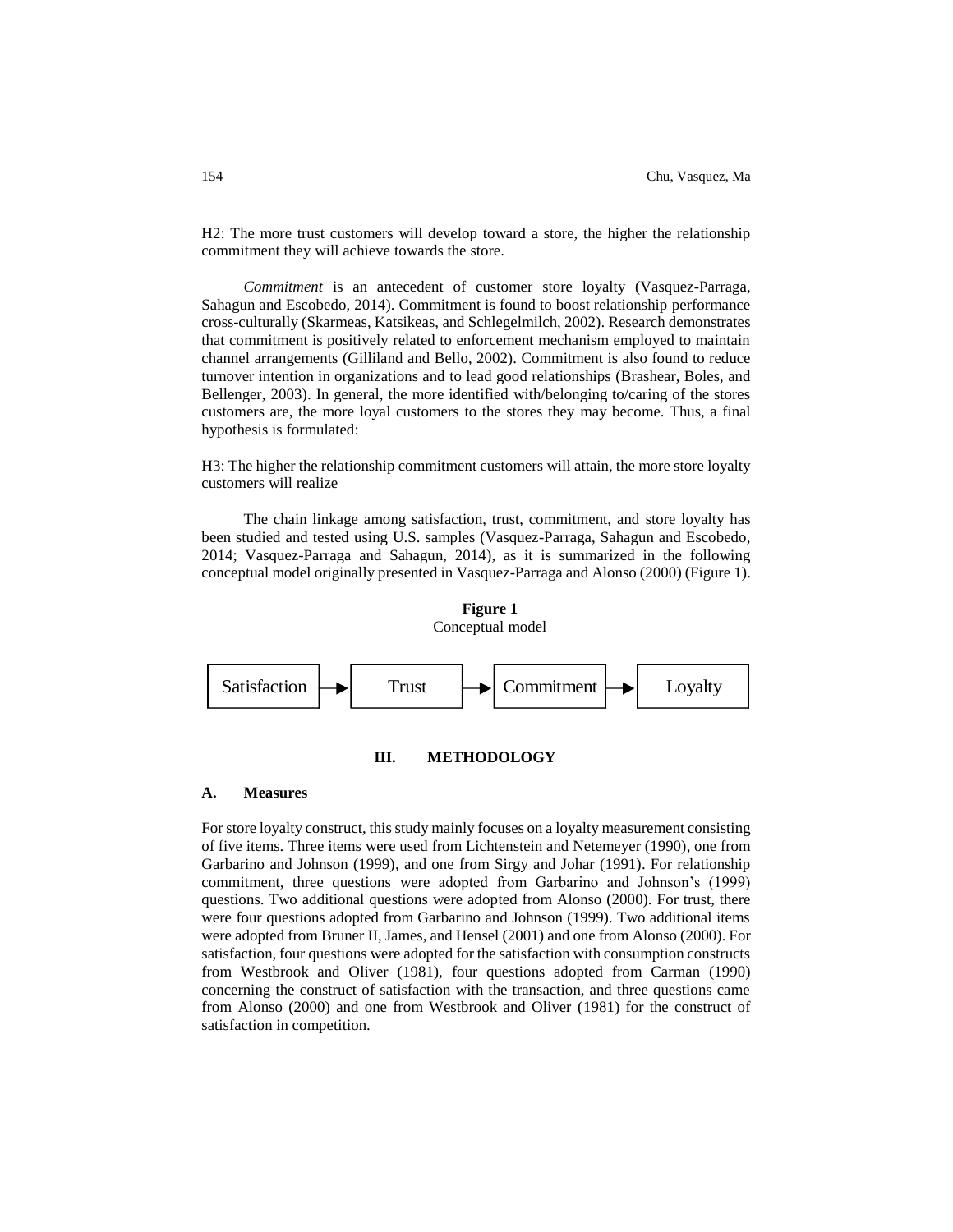The survey collected cross-sectional data by asking sample customers to respond to each question utilizing a five-point Likert-scale (descriptive anchors are "strongly agree", "agree", "uncertain", "disagree", and "strongly disagree").

# **B. Translation Procedure**

The questionnaire was developed in English. Then, three translations were employed during instrument development: simple direct translation, modified direct translation, and translation/back translation procedures (Beling and Law, 2000). Back translations were employed with two professional translators and two individuals from China.

Given the low response rates of mail surveys in China, a non-random sample was employed in China. The non-random sample approach has been used in other cases (Croll, 1987; Miles and Huberman, 1994; Chu, 1999; Chu, Vásquez-Parraga, and Ma, 2002; Polsa, 2002) and has been labeled criterion type sampling or judgmental sampling, where cases are chosen based on a certain criterion or judgment (Miles and Huberman, 1994; Polsa, 2002).

A middle-sized city (with 9.57 million urbanized population) located at the center of China, Zhengzhou, has been chosen as the data source for the study. Zhengzhou has been named China's Commercial Capital since ancient China for its easy access and central location to all directions in China by all kinds of transportation. For the benefit of this study, "commercial and retail stores have been fiercely competing there in the past two decades. An old saying states that you cannot conquer China until you conquer the center part of China first (*de zhong yuan zhe de tian xia*). Zhengzhou is highly recognized for its strategic position in relation to wars as well as in relation to business in China" (Chu *et al*., 2002, p. 5).

In addition, Zhengzhou offers a critical case sampling (Miles and Huberman, 1994; Polsa, 2002). As pointed out in the literature, a critical case sampling allows for logical generalization and for maximum application of information to other cases. Zhengzhou represents a middle-sized city located in Henan Province that is the native place of Chinese nation, the birthplace of Chinese culture and the root of Chinese family names for 105 of the family names listed in Baijiaxing (Hundred Chinese Family Names). Famous names like The Kejia Family, Minnan Family, and Heluo Family, have their roots in Henan (Song, 1997).

This sample, therefore, can be considered as a good representation of the total population of customers in China even when it was not randomly drawn. Additionally, choosing Zhengzhou as the empirical setting for this study might contribute some insights of Chinese people' behavior and Chinese culture for other future studies for the Kejia Family, Minnan Family, and Heluo Family all over the world.

# **C. Data**

Several interviewers were hired to ask Chinese customers to fill out the questionnaire in such places as companies, bus stations, streets, retail stores, schools and hospitals. To effectively test the hypotheses, respondents came from different age groups such as young customers, middle-age customers, and old customers. To collect information from a diverse set of people, factors such as age group, gender, education, and occupation were also considered. The main advantage of this data gathering approach is that it should help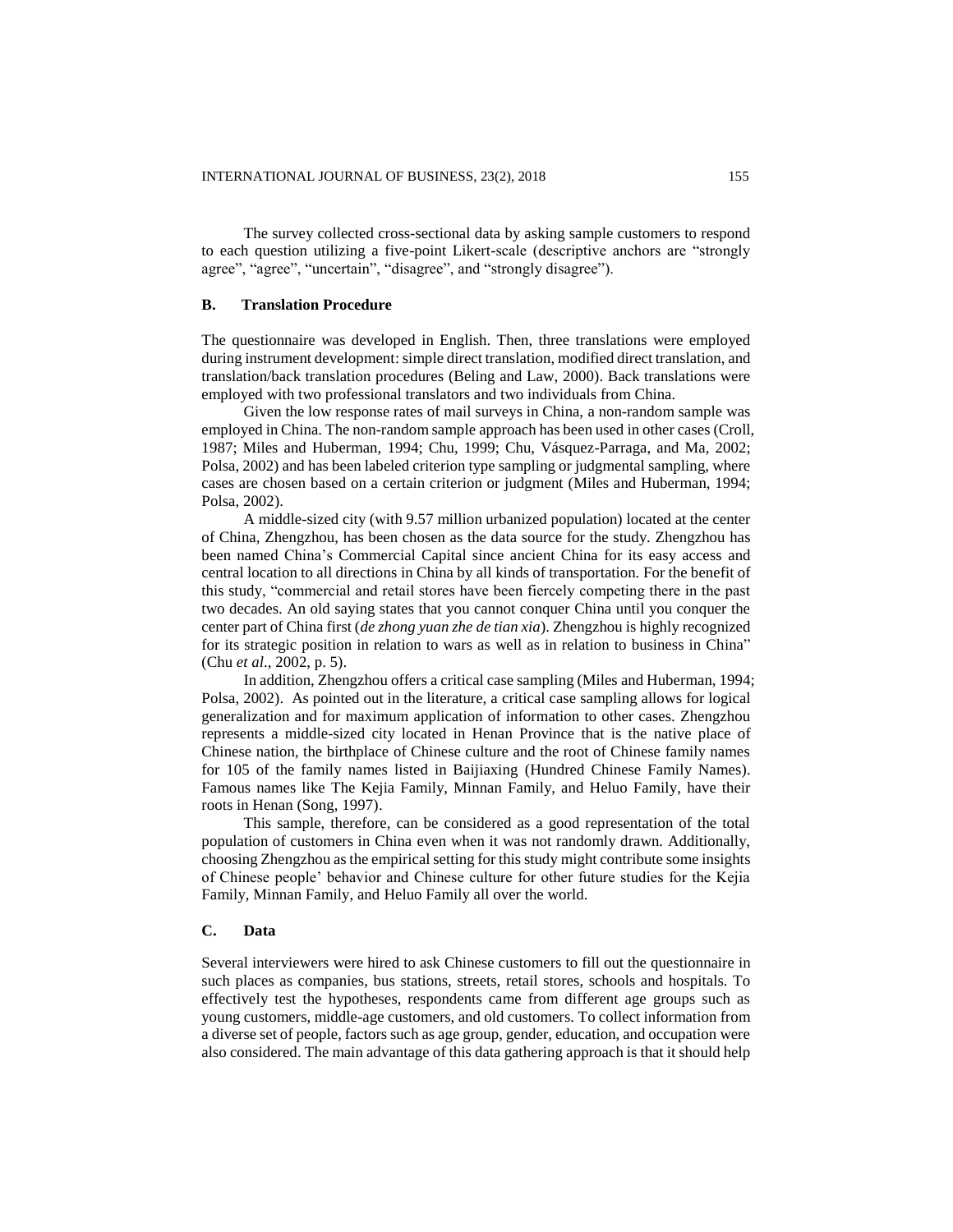assure that respondents are representative of the total population and therefore contribute to the external validity of the study (Cook and Campbell, 1979; Calder, Phillips, and Tybout, 1982; Reynolds, Simintiras, and Diamantopoulos, 2003). A total of 216 Chinese customers were approached and 212 respondents answered the questionnaire. Since the data were hand-delivered and collected by the interviewers in person, the non-response bias is not a significant problem in the study.

The demographic characteristics of the respondents are summarized. Their mean age is 32.2 years and their ages range from 19 years to 56 years old. Forty-four percent of the participants are 21 to 30 years old; 44 % are 31 to 40 years old; 9 % are 41 to 50 years old; and 3 % are 15 to 20 years old. Two-thirds (67%) are male and one third female. Seventy-one percent are married, 27 %, single, and 2 %, widowed. Thirty-five percent have only high school or less education, 60 % have one to four years of college education, and 2 % achieved a Master or Ph.D. Degree. Their occupations vary from workers (60.4%) and teachers (2.8%), to employees (30.7%), businesspeople (1.4%), and unemployed (1.9%).

Given that the missing values are missing completely at random, the mean substitution method was used. Factor analysis used list wise deletion for missing values and correlations excluded cases pairwise (Hair, Black, Babin, and Anderson, 2010). All missing values were random and did not pose any serious problem for the analysis.

# **D. Measure Reliability and Validity**

All items in the questionnaire used the same metric and no item needed to be reversescaled in the study. The response scale for all items is 1=strongly agree to 5=strongly disagree. To determine the degree of internal consistency, the split-half method was used to check one half of the results of a set of scaled items against the other half (Zikmund, 2003) because it is possible to achieve a measure of reliability by various split-half procedures if the equivalence of the two halves is attained (Nunnally and Bernstein, 1994; Thorndike, 1997).

Different item splits, however, may produce dramatically different results. To even out the possible effects of an inappropriate split, a trendy way is to use the coefficient alpha (Cronbach's alpha). It is the average of all possible split-half coefficients resulting from several ways of splitting the items (Thorndike, 1997; Brown, Suter, and Churchill, 2018). An adequate and basic procedure for most purposes is to find the scores on the odd and even items of the test, which provides a measure of the accuracy, a split-half reliability (Thorndike, 1997; Zikmund, 2003). We conducted two-item splits to double confirm the internal consistency at this stage. The coefficient alpha (Cronbach's alpha) for both approaches is all above 0.87, an acceptable range for either exploratory or confirmatory study (Hair, Black, Babin, and Anderson, 2010). Hence, the measures of this study can be considered as yielding consistent results if the measurements are used repeatedly.

Additionally, a series of diagnostic measures to assess internal consistency were employed: The item-to-total correlation, the reliability coefficient, and confirmatory factor analysis (Zikmund, 2003). The item-to-total correlations should exceed .50 and that the inter-item correlations should exceed .30 (Bartz, 1999). In this study, the itemto-total correlation ranged from 0.53 to 0.85 significant at the 0.01 level (2-tailed), which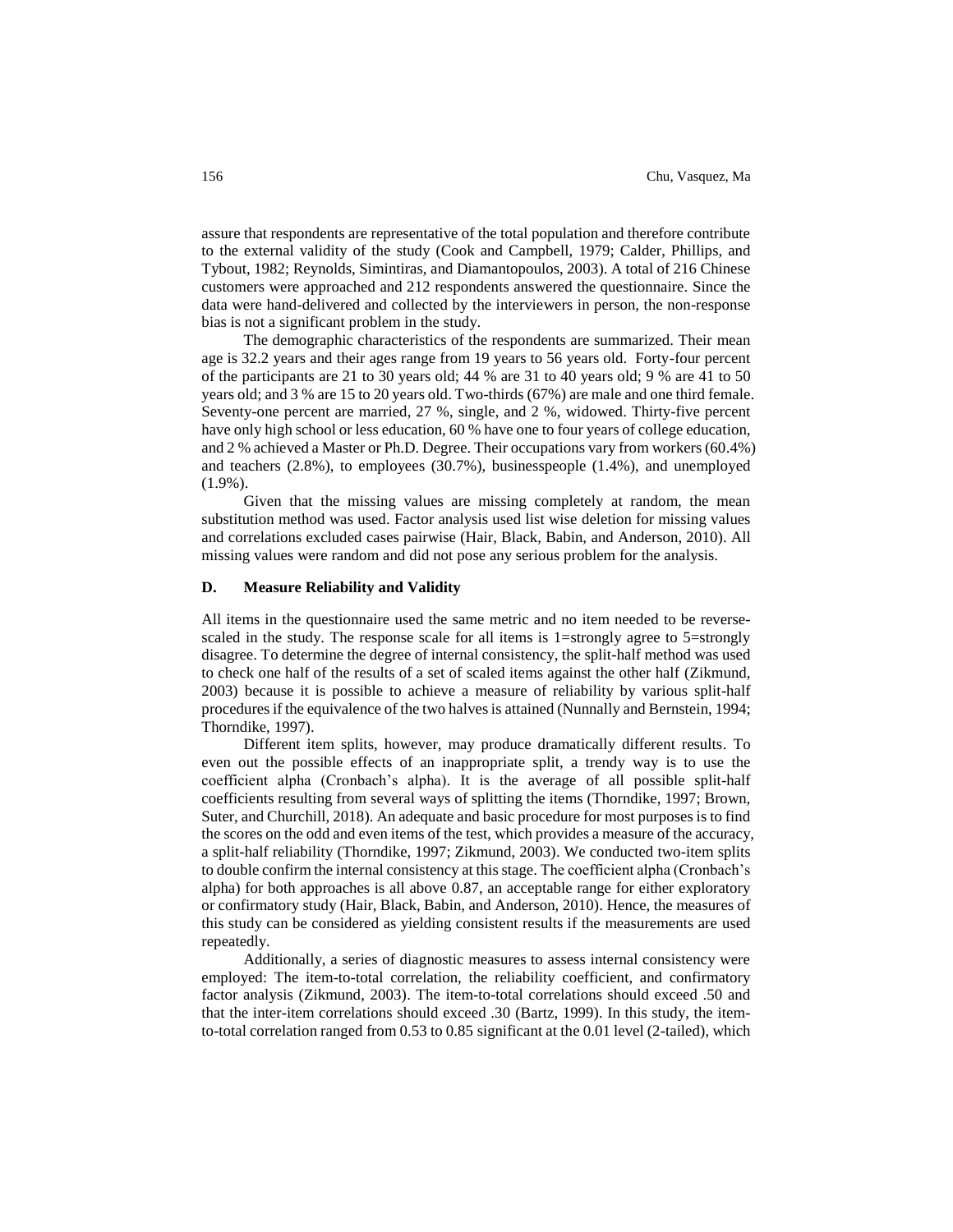meet the strength of a correlation by such adjectives as moderate correlation to strong correlation (Bartz, 1999).

The Cronbach's alpha of core variables ranged from 0.73 to 0.88 by using maximum likelihood method. The rotation method used is Varimax with Kaiser Normalization. The eigenvalues ranged from 8.68 to 1.05, and the cases with missing values were excluded list wise. In sum, the Cronbach's alpha of the construct meets the requirement to show internal consistency of the entire scale.

The content/face validity and construct/discriminant validity assessments were used in this study. Content validity is also known as face validity which is the subjective assessment of the correspondence between the individual items and the concept through ratings by expert judges, pretests with multiple subpopulations, or other means (Hair, Black, Babin, and Anderson, 2010). By consulting focus group and pretest, both content and face validity were guaranteed.

Construct validity includes convergent, discriminant, and nomological validity. Discriminant validity is the ability of a measure to have a low correlation with measures of dissimilar concepts (Gerbing and Anderson, 1988; Zikmund, 2003). By examining correlations among all the variables, the discriminant validity was confirmed (Dabholkar and Bagozzi, 2002). This study examines discriminant validity with correlation analysis.

Overall, two methods were employed to examine reliability and internal consistency reliability, split-half and item-to-total. As to validity, content/face validity was examined by consulting a focus group. For construct validity, discriminant validity was examined by using correlation analysis.

## **E. Methods of Analysis**

SPSS and AMOS were used to analyze the data for the study. Statistical techniques employed in this study were factor analysis, correlation analysis, regression analysis, and structural equation modeling (SEM).

First, factor analysis was used as it provides evidence about content validity and construct validity. It helps in selecting instruments to be tried as predictors that will work well in practice; it serves as data reduction and summarization, which derives underlying dimensions (Nunnally and Bernstein, 1994; Hair, Black, Babin, and Anderson, 2010). Second, correlation analysis was employed because its function of (1) determining how precise and consistent a measurement procedure is; (2) describing the relationship between variables; (3) understanding what the pattern of customer purchasing behavior is; and (4) being important in regression analysis (Thorndike, 1997; Bartz, 1999; Hair, Black, Babin, and Anderson, 2010).

Correlation analysis can only reveal the direction and strength of the relationship and association between variables. It does not predict any relationship, although the correlation coefficient (r) is fundamental to regression analysis. Regression analysis can estimate and/or predict the value of one variable (DV) selected by the researcher based on the known or fixed values of other variables (IVs) (Sheskin, 1997; Gujarati, 2003). Therefore, regression analysis was employed in this research to test hypotheses (Greene, 2003).

Structural equation model was also used in this study since the sample size  $(n=212)$ is large enough for SEM analysis (Kline, 1998), as Hair *et al*. (2010, p. 605) recommend that "always to test a model with a sample size of 200, no matter what the original sample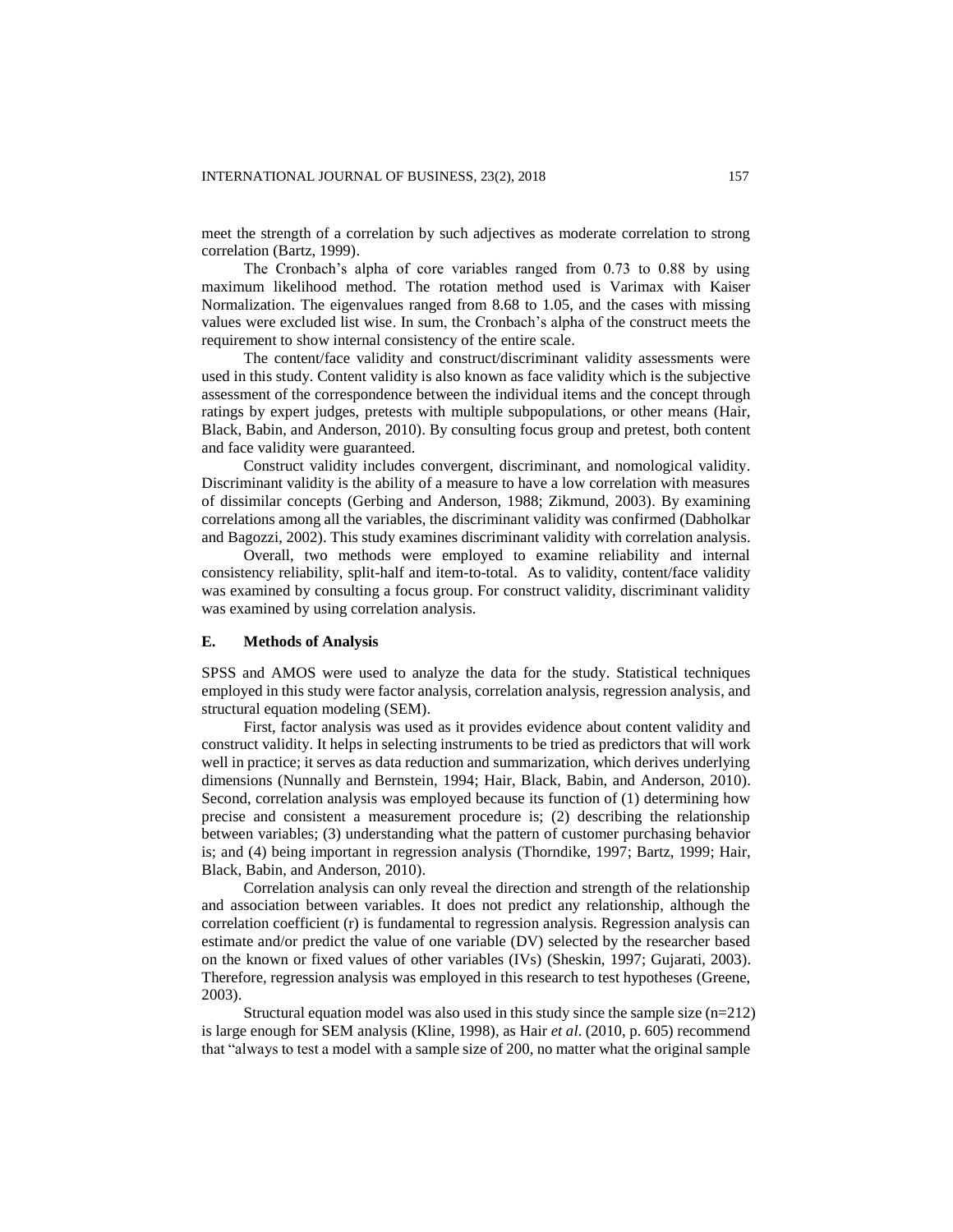size was, because 200 is proposed as being the critical sample size." In addition, "SEM allows the explicit representation of a distinction between observed and latent variables, which makes it possible for researchers to test a wide variety of hypotheses" (Kline, 1998, p. 8). AGFI, GFI, CFI, Adj-Chi, and p-values are used to assess model fit and adequacy.

Overall, the reliability and validity of the instrument were assessed; the traditional statistical techniques were used, and finally structural equation modeling was also employed to test the hypotheses in this research.

### **IV. RESULTS AND DISCUSSIONS**

#### **A. Factor Analysis**

Six factors came out after factor analysis with loadings ranging from .42 to .76. One of the items for trust was eliminated because it cross-loaded. Loyalty have one item loaded outside its factor; commitment have two items loaded outside its factor. All six factors have Cronbach's alphas greater than .70, and thus meet the threshold for confirmatory factor analysis (Hair *et al*., 2010). All factors have more than three items, denoting good representation of the underlying dimensions (Nunnally and Bernstein, 1994; Hair *et al*., 2010). The twelve items measuring satisfaction load into the three expected dimensions with Cronbach's alphas from .73 to .83. See Table 1 for detailed information on the loadings and Cronbach's alphas for all variables.

# **B. Correlation Analysis**

The retained items of variables from factor analysis are developed into summated scores. The summated scores are carried on to correlation analysis to identify the relations among related hypothesized constructs. Green, Salkind, and Akey (2000) suggest checking the descriptive statistics and to confirm that the data have no major anomalies. First, the descriptive statistics shows that the data had no major anomalies. All the means ranged from 1.79 to 3.17 within the range of possible values (1 to 5), and all the standard deviations ranged from .45 to .82. Second, all the correlations among the variables are positive for there are no reversed scales in the questionnaire.

All the correlation coefficients of the model are statistically significant (at .01 level). Overall, the relationships among the constructs of the model are all supported. Table 2 shows the results of correlation analysis.

# **C. Regression Analysis**

Both simple regression and multiple regression were conducted by using loyalty as the dependent variable in the model. The explanation chain is satisfaction, trust, and commitment. Given the theory-driven nature of the proposed model, the "enter" selection is used to identify the differences on the independent variable(s) in this study.

Literature has shown the importance of satisfaction, trust, and commitment in explaining store customer loyalty. Satisfaction is closely related to performance (Arino, 2003) and repurchase, trust plays an important role among business partners and will generate greater profits, and commitment leads to good relationships (Brashear *et al*., 2003). Furthermore, the conceptual framework from Vasquez-Parraga and Alonso (2000) shows the direct chain relationships among satisfaction, trust, commitment, and loyalty.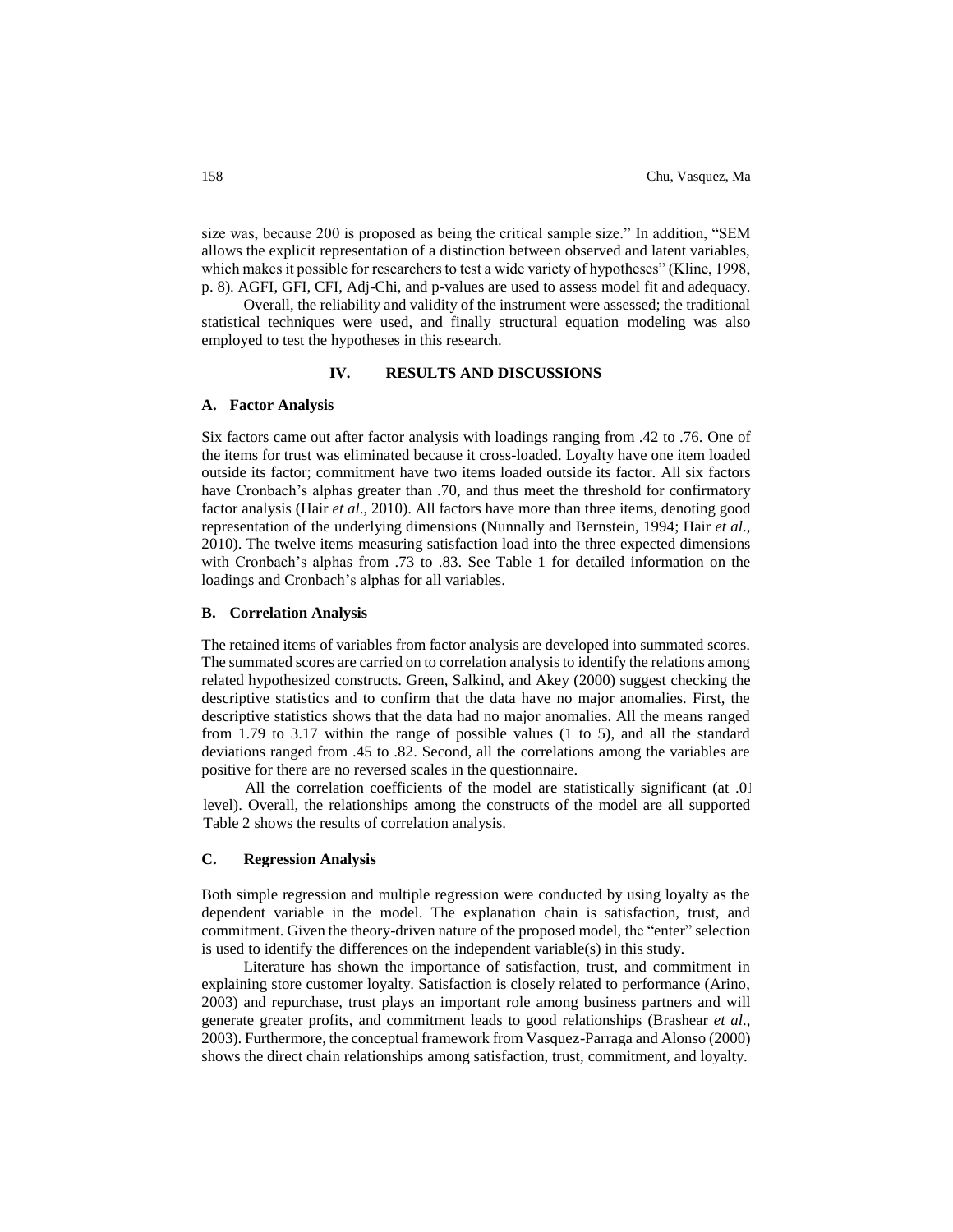| Construct                       | Item                | Loading | Cronbach's alpha |
|---------------------------------|---------------------|---------|------------------|
| Loyalty                         | LOYALTY1            | 0.61    | 0.75             |
|                                 | LOYALTY2            | 0.65    |                  |
|                                 | LOYALTY3            | 0.71    |                  |
|                                 | LOYALTY4            | 0.44    |                  |
| Commitment                      | <b>CMITMNT6</b>     | 0.58    | 0.79             |
|                                 | <b>CMITMNT7</b>     | 0.64    |                  |
|                                 | CMITMN10            | 0.62    |                  |
| Trust                           | TRUST14             | 0.51    | 0.73             |
|                                 | TRUST <sub>15</sub> | 0.43    |                  |
|                                 | TRUST16             | 0.68    |                  |
|                                 | TRUST17             | 0.72    |                  |
| <b>Satisfaction Competition</b> | STCNSM55            | 0.44    | 0.83             |
|                                 | STSCMP63            | 0.69    |                  |
|                                 | STSCMP64            | 0.68    |                  |
|                                 | STSCMP65            | 0.71    |                  |
|                                 | STSCMP66            | 0.49    |                  |
| Satisfaction Consumption        | STCNSM56            | 0.50    | 0.78             |
|                                 | STCNSM57            | 0.69    |                  |
|                                 | STCNSM58            | 0.76    |                  |
|                                 | STSTRN59            | 0.49    |                  |
| <b>Satisfaction Transaction</b> | STSTRN60            | 0.53    | 0.73             |
|                                 | STSTRN61            | 0.42    |                  |
|                                 | STSTRN62            | 0.58    |                  |

**Table 1** Factor analysis: loading and Cronbach's alpha of the imported (core) variables

Extraction Method: Maximum Likelihood.

Rotation Method: Varimax with Kaiser Normalization.

| Table 2<br>Correlation coefficients ( $n = 212$ ) |           |           |           |   |  |  |
|---------------------------------------------------|-----------|-----------|-----------|---|--|--|
| Variable                                          |           |           | 3         | 4 |  |  |
| 1. satisfaction                                   |           |           |           |   |  |  |
| 2. trust                                          | $0.45***$ |           |           |   |  |  |
| 3. commitment                                     | $0.47***$ | $0.34***$ |           |   |  |  |
| 4. loyalty                                        | $0.38***$ | $0.31***$ | $0.47***$ |   |  |  |

\*\*Correlation is significant at the 0.01 level (2-tailed).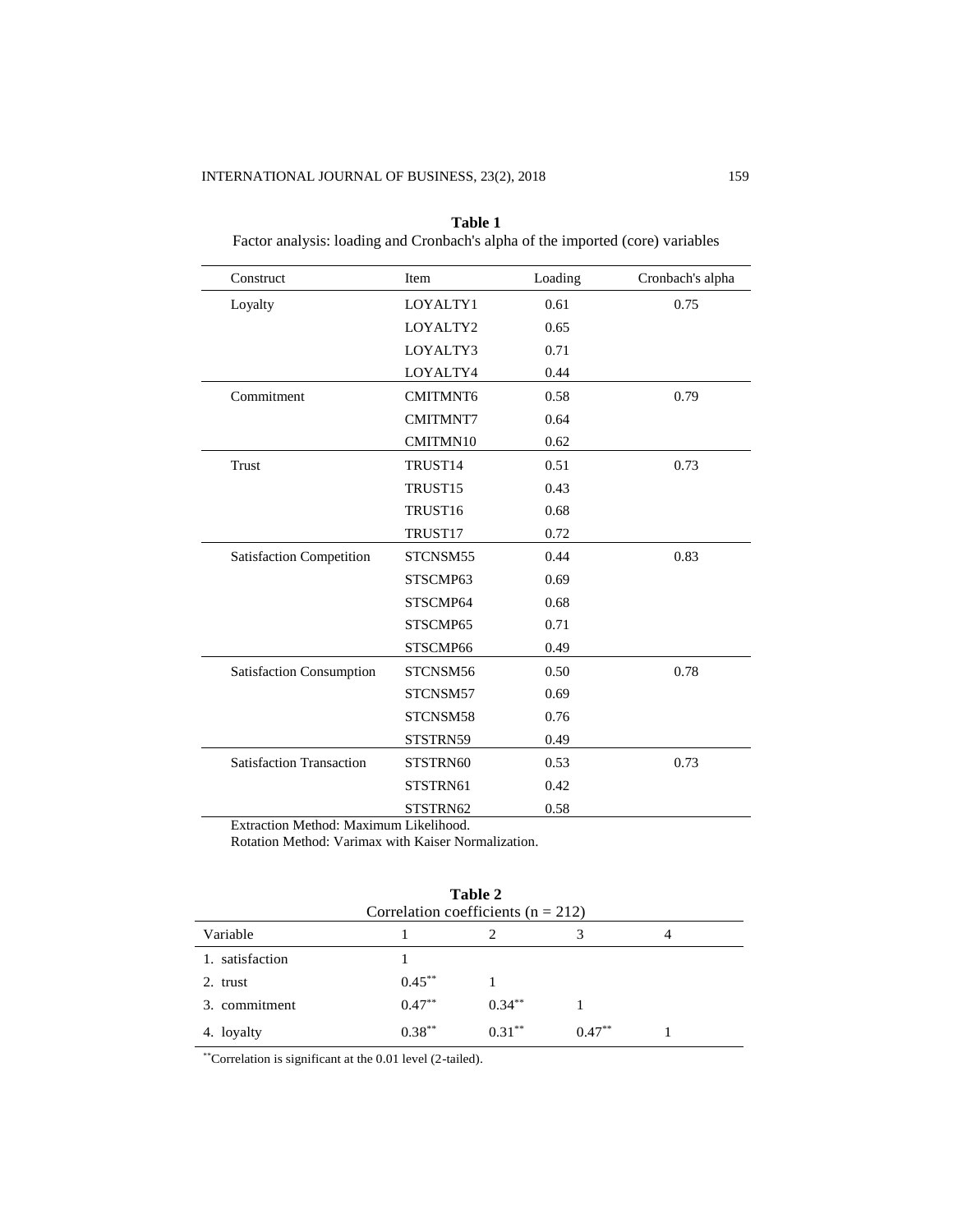This explanation chain postulates that satisfaction leads to trust, trust leads to commitment, and commitment leads to loyalty (S-T-C-L chain). This direct chain is empirically tested using samples of store customer in the United States (Vasquez-Parraga, Sahagun and Escobedo, 2014; Vasquez-Parraga and Sahagun, 2014). The results of research performed regarding customer store loyalty justify the explanation chain proposed by Vasquez-Parraga and Alonso (2000).

In addition, results of collinearity statistics of the model shows VIF values ranging from 1.29 to 1.46, which are far below the multicollinearity-indicating value of 10.0 (Neter, Wasserman, and Kutner, 1990); and tolerance values ranged from 0.68 to 0.78, which were all greater than 0 (Hair *et al*., 2010). Therefore, multicollinearity or collinearity among the independent variables do not cause problem for the regression analysis of the model.

The regression results of the model show that loyalty is satisfactorily explained by the explanation chain formed by commitment, trust, and satisfaction. Commitment (Std. Beta=.35, t=5.13, adjusted  $R^2$ =.252) is statistically significant at .000 level; trust (Std. Beta=.11, t=1.63, adjusted  $R^2$ =.252) is statistically significant at .105 level, and satisfaction (Std. Beta=.17, t=2.34, adjusted  $R^2 = .252$ ) is statistically significant at .020 level. Table 3 shows the results of hypotheses tests.

| Path                             | <b>Hypotheses</b>                                                                                                                           | Results                 |
|----------------------------------|---------------------------------------------------------------------------------------------------------------------------------------------|-------------------------|
| Satisfaction $\rightarrow$ Trust | H 1: The more satisfaction the customers have,<br>the more trust the customers have toward the<br>store they are using.                     | Supported**             |
| Trust $\rightarrow$ Commitment   | H 2: The more trust the customers have toward<br>the store they are using, the more commitment<br>the customers will have toward the store. | Supported <sup>**</sup> |
| Commitment $\rightarrow$ Loyalty | H 3: The more commitment the customers have,<br>the more loyalty the customers would have<br>toward the store they are using.               | Supported**             |

**Table 3** Results of hypotheses tests

\*\*  $p<.000$ 

Furthermore, the results reveal the following. First, these results justify the empirical findings of relationship between commitment and loyalty (Hennig-Thurau, Langer, and Hansen, 2001; Fullerton, 2003; Hansen, Sandvik, and Selnes, 2003). Second, these results corroborate the empirical findings of the strong relationship between trust and commitment (Morgan and Hunt, 1994; Marshall, 2003). Third, the results justify the empirical finding that trust and satisfaction are strongly related (Nijssen, Holzmuller, Singh, and Sirdeshmukh, 1999). Finally, these independent variables have a joint impact on store loyalty, in the form of an explanation chain (Vasquez-Parraga, Sahagun and Escobedo, 2014; Vasquez-Parraga and Sahagun, 2014). This effect is greater than the separate effect of each variable on loyalty. Confirming the Vasquez-Parraga and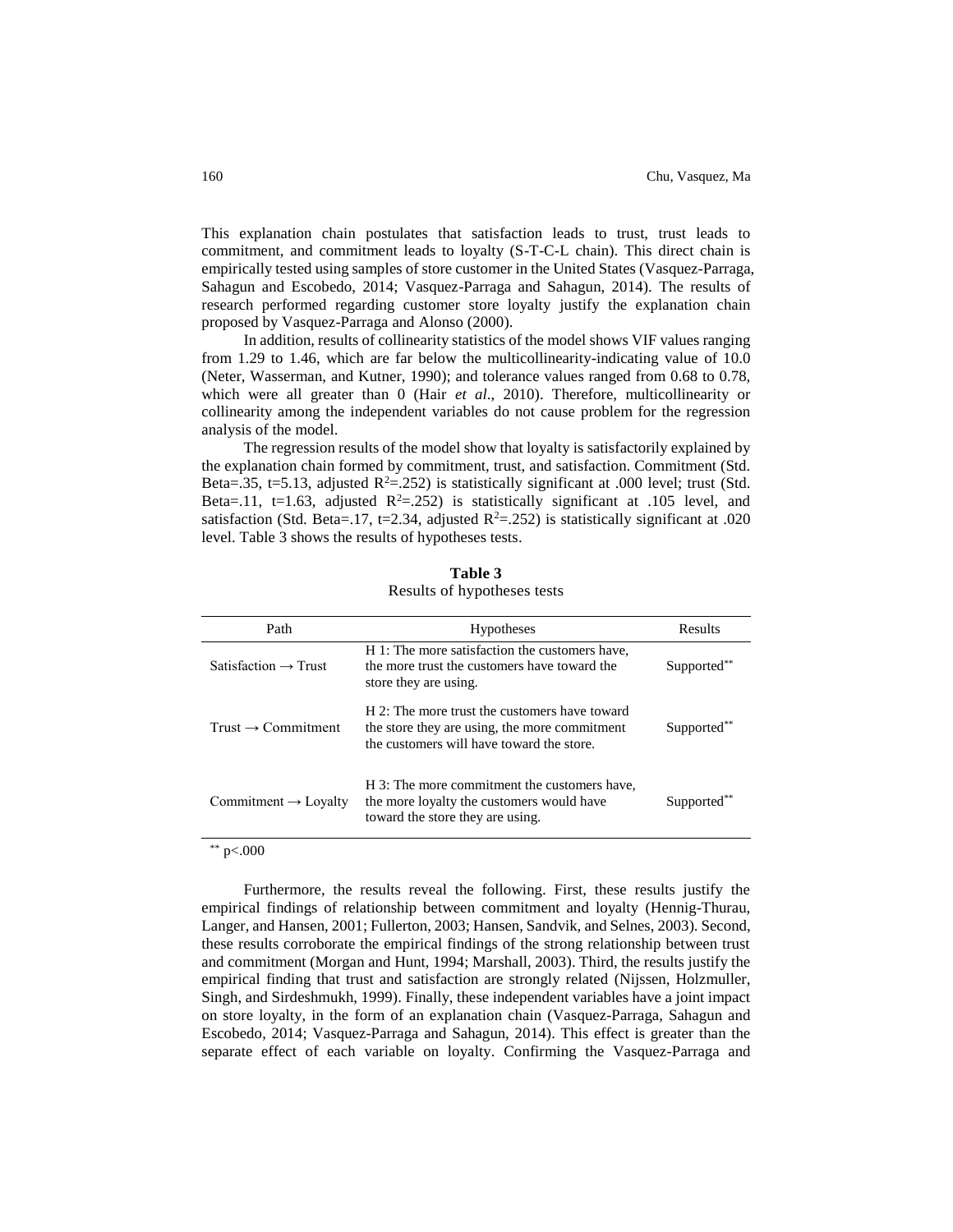Alonso's (2000) approach, this study shows that satisfaction leads to trust, trust leads to commitment, and commitment leads to loyalty.

In sum, these results indicate that commitment, trust, and satisfaction are the joint predictors of loyalty as they were hypothesized in the model and tested in previous research (Vasquez-Parraga and Alonso, 2000; Vasquez-Parraga, Sahagun and Escobedo, 2014; Vasquez-Parraga and Sahagun, 2014). Overall, the model does hold in the Chinese context corroborating the empirical findings of Alonso (2000) and the Chinese factors did add explanation to the model by showing an improvement in the explanation of loyalty in a Chinese context.

# **V. CONCLUSION AND IMPLICATIONS**

This study explored the mediated impact of customer satisfaction on customer store loyalty among Chinese consumers. The relationship is mediated by two relational factors, trust and commitment. Measurements developed for satisfaction, trust, commitment, and loyalty in a Western context (U.S. sample) were tested in an Eastern context (Chinese sample). The study also reviews the literature from both Western and Eastern contexts to understand the way Chinese consumers develop and maintain loyalty. At the outset, first, the associations among satisfaction, trust, commitment, and loyalty are fully addressed. Second, the study tests the chain linkage among satisfaction, trust, commitment, and loyalty previously found in Western samples and now found in a Chinese sample of consumers. Third, a cross-sectional survey method is employed to detect the constructs of satisfaction, trust, commitment, and loyalty among Chinese customers. The empirical results show good reliability for the satisfaction, trust, commitment, and loyalty among Chinese consumers. Finally, it is suggested that future studies might collect data from more locations in China and see if these findings will hold. For practitioners, making customers satisfied isimportant not only because a dissatisfied customer will tell between 9-15 people about their experience and spread a negative word of mouth about a service (Peppers, Rogers, and Kotler, 2016), but also because it is the first step that will lead to customer trust and commitment, and eventually customer loyalty, the crown outcome of a successful relational experience.

# **REFERENCES**

Alessandra, T., 2001, "Stairs of Loyalty." *Executive Excellence*, November, 19.

- Alonso, S., 2000, "The Antecedents and Consequences of Customer Loyalty: The Roles of Customer Satisfaction and Consumer Trust-commitment." Unpublished doctoral dissertation, University of Texas-Pan American, Texas, USA.
- Arino, A., 2003, "Measures of Strategic Alliance Performance: An Analysis of Construct Validity." *Journal of International Business Studies*, 34(1), 66-79.
- Bartz, A. E., 1999, *Basic Statistical Concepts,* (4th ed.), Merrill, an imprint of Prentice Hall, Upper Saddle River, New Jersey.
- Beling, O., and K.S. Law., 2000, *Translating Questionnaires and Other Research Instruments: Problems and Solutions*, Lewis-Beck, Sage Publications.
- Brashear, T.G., J.S. Boles, and D.N. Bellenger, 2003, "An Empirical Test of Trustbuilding Processes and Outcomes in Sales Manager-salesperson Relationships." *Journal of the Academy of Marketing Science*, 31(2), 189-200.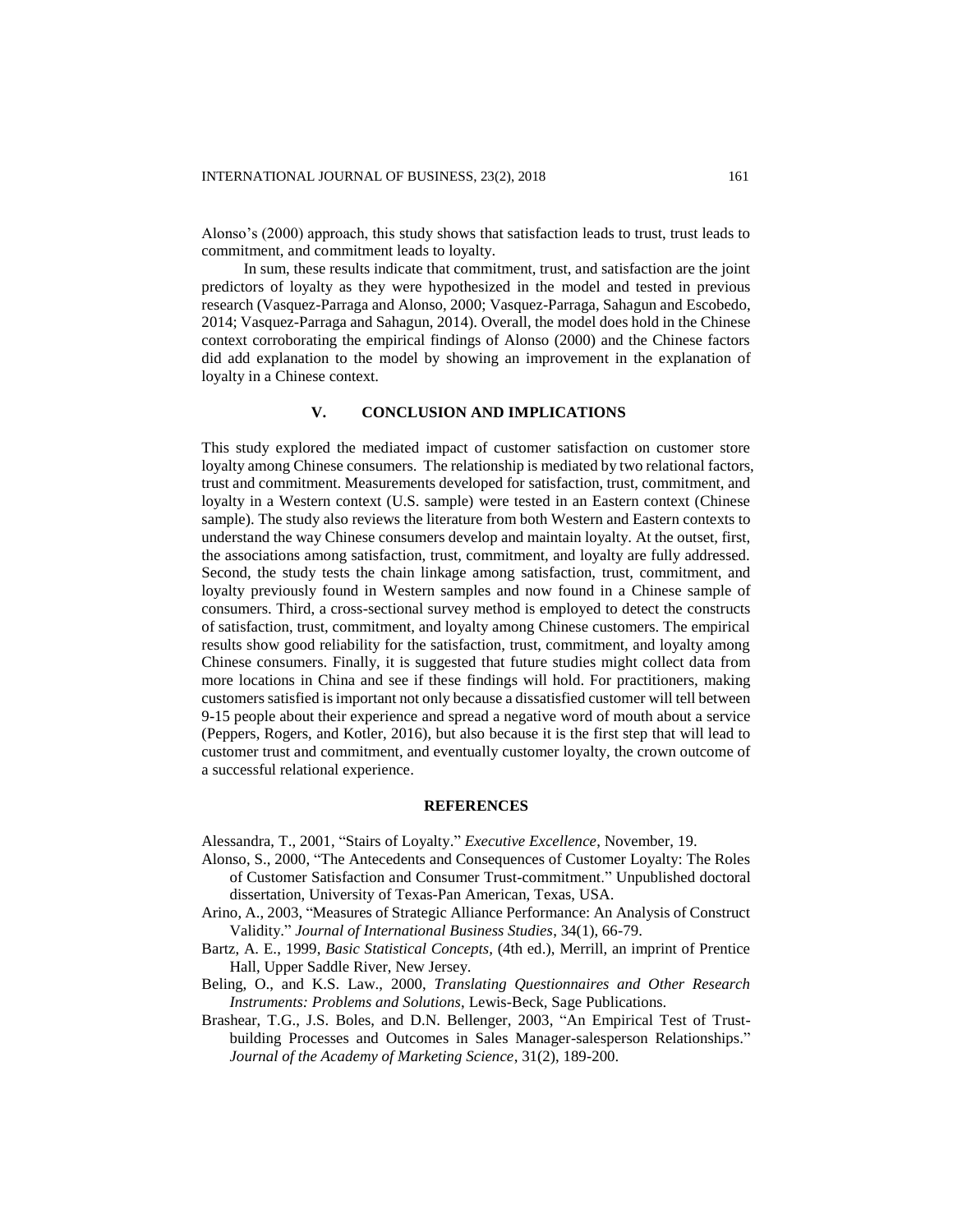- Bravo, M., A. Z. Vasquez-Parraga, and J. Zamora, 2005, "Loyalty in the Air: Real and Fictitious Factors in the Formation of Loyalty of Airline Passengers." S*tudies and Perspectives in Tourism,* 14 (2), 101-126.
- Brown, T.J., T.A. Suter, and G.A.J. Churchill, 2018, *Basic Marketing Research*, 9th ed., Cengage Learning.
- Bruner II, G.C., K.E. James, and P.J. Hensel, 2001, *Marketing Scales Handbook: A Compilation of Multi-Item Measures*, American Marketing Association, Chicago, Illinois, Volume III.
- Calder, B.J., L.W. Phillips, and A.M. Tybout, 1982, "The Concept of External Validity." *Journal of Consumer Research*, 9(December), 240-244.
- Carman, J.M., 1990, "Consumer Perceptions of Service Quality: An Assessment of the SERVQUAL Dimensions." *Journal of Retailing*, 66(1), 33-55.
- Cheung, F.M., K. Leung, J.X. Zhang, H.F. Sun, Y.Q. Gan, W.Z. Song, and D. Xie, 2001, "Indigenous Chinese Personality Construct: Is the Five Factor Model Complete?" *Journal of Cross-Cultural Psychology*, 32(4) (July 2001), 407-433.
- Chu, Y., 1999, *Silent Messages in Negotiation: A Descriptive Study of Negotiators' Perceptions of the Role of Nonverbal Communication in Multi-national Business Negotiations*, Unpublished master thesis, University of Texas-Pan American, Texas, USA.
- Chu, Y., A.Z. Vásquez-Parraga, and J. Ma, 2002, "Rationale of Customer Preferences for Retail-store Types in China." *Proceedings of the 2002 Multicultural Marketing Conference*, Academy of Marketing Science, CD-ROM. T4B3IP, 92-103.
- Cook, T.D., and D.T. Campbell, 1979, *Quasi-Experimentation Design and Analysis Issues for Field Settings*, Houghton Mifflin, Boston, 37-91.
- Croll, E., 1987, "Short-term Field Investigation in China: A Personal View." *China Information*, 2(1), 17-26.
- Dabholkar, P.A., and R.P. Bagozzi, 2002, "An Attitudinal Model of Technology-based Self-service: Moderating Effects of Consumer Traits and Situational Factors." *Journal of the Academy of Marketing Science*, 30(3), 184-201.
- Day, G.S., 1969, "A Two-dimensional Concept of Brand Loyalty." *Journal of Advertising Research*, 9(September), 29-35.
- Dick, A.S., and K. Basu, 1994, "Customer Loyalty: Toward an Integrated Conceptual Framework." *Journal of the Academy of Marketing Science*, 22(Spring), 99-113.
- Fullerton, G., 2003, "When Does Commitment Lead to Loyalty?" *Journal of Services Marketing*, 5(Issue 4), 333.
- Ganesh, J., M.J. Arnold, and K.E. Reyolds, 2000, "Understanding the Customer Base of Service Providers: An Examination of the Differences between Switchers and Stayers." *Journal of Marketing*, 64(July), 65-87.
- Garbarino, E., and M.S. Johnson, 1999, "The Difference Roles of Satisfaction, Trust, and Commitment in Customer Relationships." *Journal of Marketing*, 63(April), 70-87.
- Gerbing, D.W., and J.C. Anderson, 1988, "An Updated Paradigm for Scale Development Incorporating Unidimensionality and Its Assessment." *Journal of Marketing Research*, XXV(May), 186-192.
- Gilliland, D.I., and D.C. Bello, 2002, "Two Sides to Attitudinal Commitment: The Effect of Calculative and Loyalty Commitment on Enforcement Mechanisms in Distribution Channels." *Journal of the Academy of Marketing Science*, 30(1), 24-43.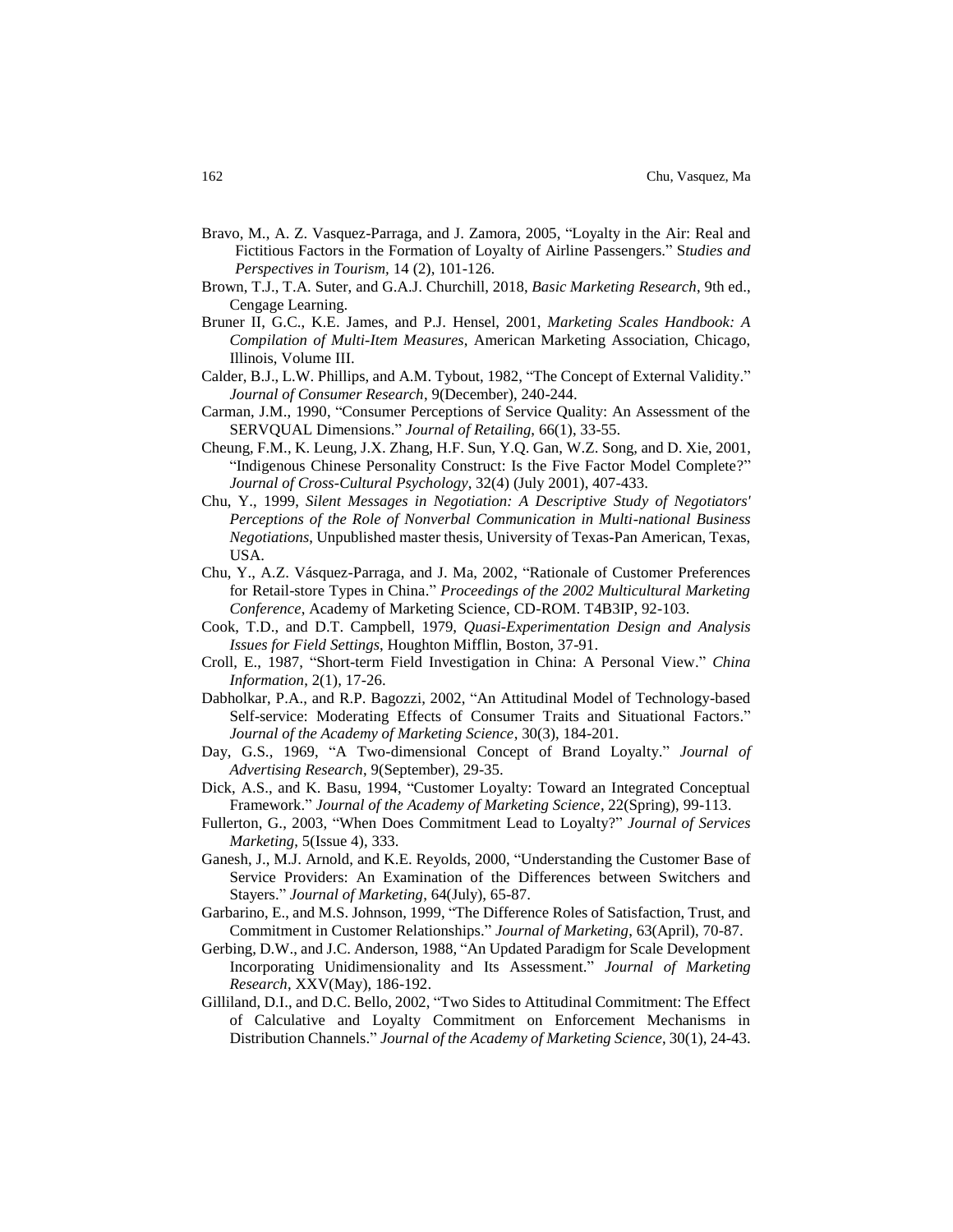- Greene, W.H., 2003, *Econometric Analysis*, 5<sup>th</sup> ed., Prentice Hall, Upper Saddle River, New Jersey.
- Gujarati, D.N., 2003, *Basic Econometrics*, 4<sup>th</sup> ed., McGraw Hill Higher Education, New York.
- Hair, J.F.J., W.C. Black, B.J. Babin, and R.E. Anderson, 2010, *Multivariate Data Analysis*, 7th ed., Prentice Hall, Upper Saddle River, New Jersey.
- Hansen, H., K. Sandvik, and F. Selnes, 2003, "Direct and Indirect Effects of Commitment to a Service Employee on the Intention to Stay." *Journal of Services Marketing*, 5(Issue 4), 356.
- Hawkins, D.L., R.J. Best, K.A. Coney, and E.C. Koch, 2004, *Consumer Behavior: Building Marketing Strategy*, 9<sup>th</sup> ed., McGraw Hill Irwin, Boston.
- Hennig-Thurau, T., M.F. Langer, and U. Hansen, 2001, "Modeling and Managing Student Loyalty: An Approach Based on the Concept of Relationship Quality." *Journal of Services Marketing*, 3(Issue 4), 331-345.
- Kabadayi, S., and R. Gupta, 2003, "Online Loyalty: An Integrated Framework the Empirical Investigation of its Antecedents." *American Marketing Association*, Winter, 28-29.
- Knox, S.D., and T.J. Denison, 2000, "Store Loyalty: Its Impact on Retail Revenue, an Empirical Study of Purchasing Behaviour in the UK." *Journal of Retailing and Consumer Services*, 7(1), 33-45.
- Kotler, P., and G. Armstrong, 2018, *Principles of Marketing*, 17th, ed., Pearson Education, Inc., Upper Saddle River, New York.
- Lichtenstein, D.R., and R.G. Netemeyer, 1990, "Distinguishing Coupon Proneness from Value Consciousness: An Acquisition-Transaction Utility." *Journal of Marketing*, 54(Issue 3), 54-67.
- Marshall, R.S., 2003, "Building Trust Early: The Influence of First and Second Order Expectations on Trust in International Channels of Distribution." *International Business Review*, 12(4), 421-443.
- Menon, A., C. Homburg, and A. Giering, 1999, "Managing Customer Loyalty in Buyer-Seller Relationships: The Influence of Relationship and Market Characteristics." *American Marketing Association*, Summer, 28.
- Miles, M.B., and A.M. Huberman, 1994, *An Expanded Sourcebook: Qualitative Data Analysis*, Sage Publications, Thousand Oaks, CA.
- Morgan, R.M., and S.D. Hunt, 1994, "The Commitment-Trust Theory of Relationship Marketing." *Journal of Marketing*, 58(3), 20-38.
- Neter, J., W. Wasserman, and M.H. Kutner, 1990, *Applied Linear Statistical Models: Regression, Analysis of Variance, and Experimental Designs*. 3rd. ed., Homewood, IL: Irwin.
- Nijssen, E., H. Holzmuller, J. Singh, and D. Sirdeshmukh, 1999, "Global Trust and its Role in Understanding Satisfaction-Loyalty Relationships." *American Marketing Association*, Summer, 87.
- Nunnally, J.C., and I.H. Bernstein, 1994, *Psychometric Theory*. 3rd ed. McGraw-Hill, New York.
- Oliver, R.L., 1999, "Whence Consumer Loyalty?" *Journal of Marketing*, 63(Special Issue), 33-44.
- Peppers, D., M. Rogers, and P. Kotler, 2016, *Managing Customer Experience and*  Relationships: A Strategic Framework, 3<sup>rd</sup>, ed., John Wiley & Sons, Inc.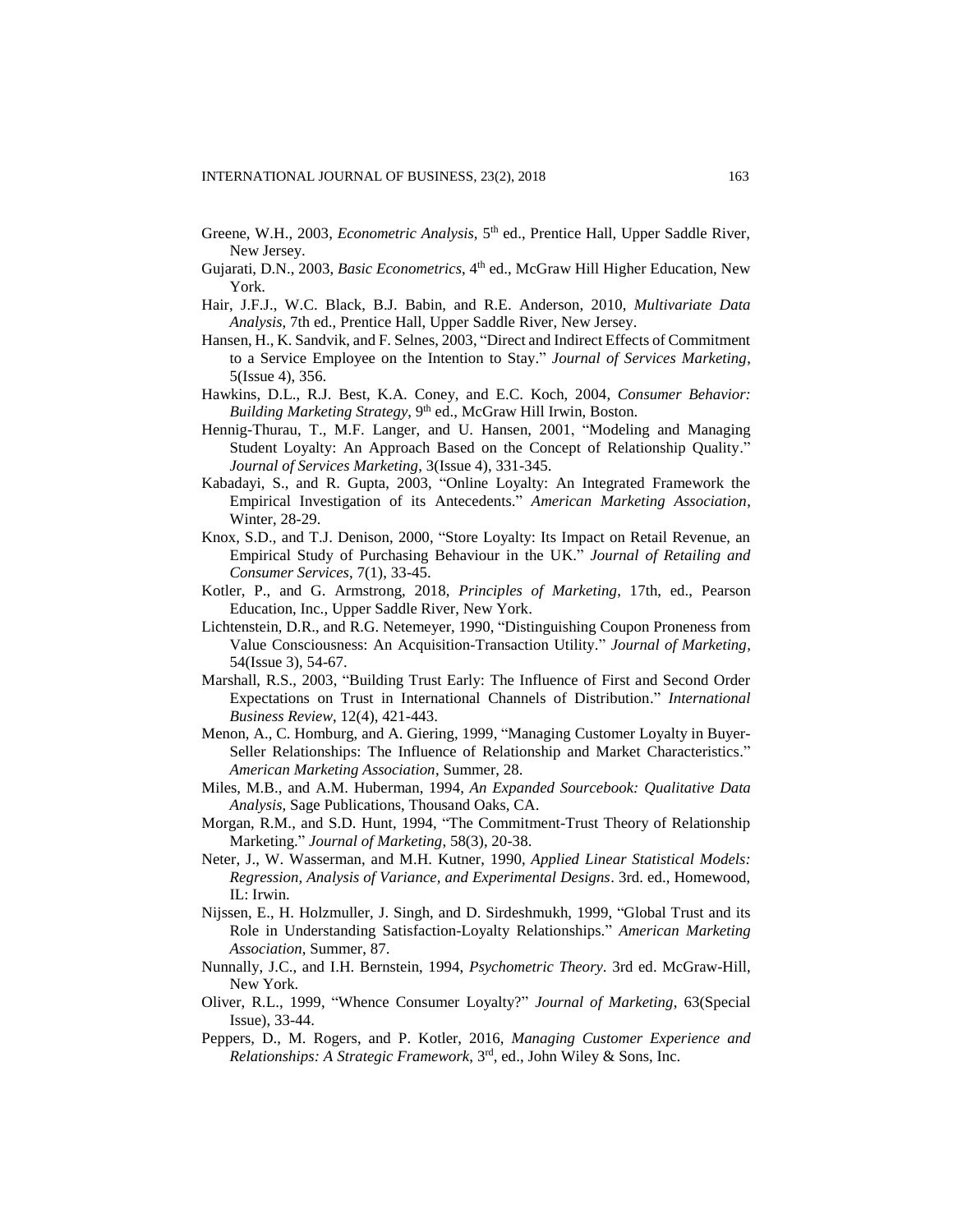- Polsa, P., 2002, *Power and Distribution Network Structure in the People's Republic of China: The Case of an Inland City in Transition*, Yliopistopaina, Helsingfors.
- Reynolds, N., A. Simintiras, and A. Diamantopoulos, 2003, "Theoretical Justification of Sampling Choices in International Marketing Research: Key Issues and Guidelines for Researchers." *Journal of International Business Studies*, 34(1), 80-89.
- Sahagun, M. A., and A. Z. Vasquez-Parraga, 2014, "Can Fast-food Consumers be Loyal Customers, if so how? Theory, Method and Findings." *Journal of Retailing and Consumer Services, 21*(2), 168-174.
- Sheskin, D.J., 1997, *Handbook of Parametric and Nonparametric Statistical Procedures*, CRC Press, New York.
- Sheth, J.N., B. Mittal, and B.I. Newman, 1999, *Customer Behavior: Consumer Behavior and Beyond*. The Dryden Press, San Antonio.
- Sirgy, M.J., and J.S. Johar, 1991, "Self-Congruity versus Functional Congruity: Predictors of Consumer Behavior." *Journal of the Academy of Marketing Science,* 19(4), 363-375.
- Skarmeas, D., C.S. Katsikeas, and B.B. Schlegelmilch, 2002, "Drivers of Commitment and its Impact on Performance in Cross-Cultural Buyer-Seller Relationships: The Importer's Perspective." *Journal of International Business Studies*, 33(4, fourth quarter), 757-783.
- Song, Q.-z., 1997, *The Root Is in Henan: If You Want to Appreciate the 6000-Year Splendid Chinese Culture, Please Come to Henan*, Henan, China, Travel and Tourism Bureau of Henan Province.
- Swan, J.E., M.R. Bowers, and L.D. Richardson, 1999, "Customer Trust in the Salesperson: An Integrative Review and Meta-analysis of the Empirical Literature." *Journal of Business Research*, 44, 93-107.
- Thorndike, R.M., 1997, *Measurement and Evaluation in Psychology and Education*. 6th ed., Merrill, an imprint of Prentice Hall, Upper Saddle River, New Jersey.
- Torres, E., A. Z. Vasquez-Parraga, and C. Barra, 2009, "The path of patient loyalty and the role of doctor reputation." *Health Marketing Quarterly,* 26 (3): 183-197.
- Torres, E., A. Z. Vasquez-Parraga, and C. Barra, 2010, "Antecedents of donor trust in an emerging charity sector: The role of reputation, familiarity, opportunism and communication." *Transylvanian Review Administrative Science, 29E* (February), 159-177.
- Torres, E., A. Z. Vasquez-Parraga, and J. Zamora, 2008. "Customer Satisfaction and Loyalty: Start with the Product, Culminate with the Brand." *Journal of Consumer Marketing, 25*(5), 302-313.
- Vasquez-Parraga, A.Z., and M. Sahagun, 2014, "Explaining Customer Loyalty to Retail Stores in U.S. Hispanic Markets." *International Journal of Economic Behavior*, 4, 3-16.
- Vasquez-Parraga, A.Z., M. Sahagun, and P. J. Escobedo, 2014, "Customer Store Loyalty: Process, Explanation Chain, and Moderating Factors." In Fabio Musso and Elena Druica (Ed.), *Handbook of Research on Retailer-Consumer Relationship Development*, 70-85. IGI Global.
- Vasquez-Parraga, A.Z., and S. Alonso, 2000, "Antecedents of Customer Loyalty for Strategic Intent." In J. P. Workman, Jr. & W. D. Perreault (Eds.) *Marketing Theory and Applications.* Chicago: American Marketing Association.